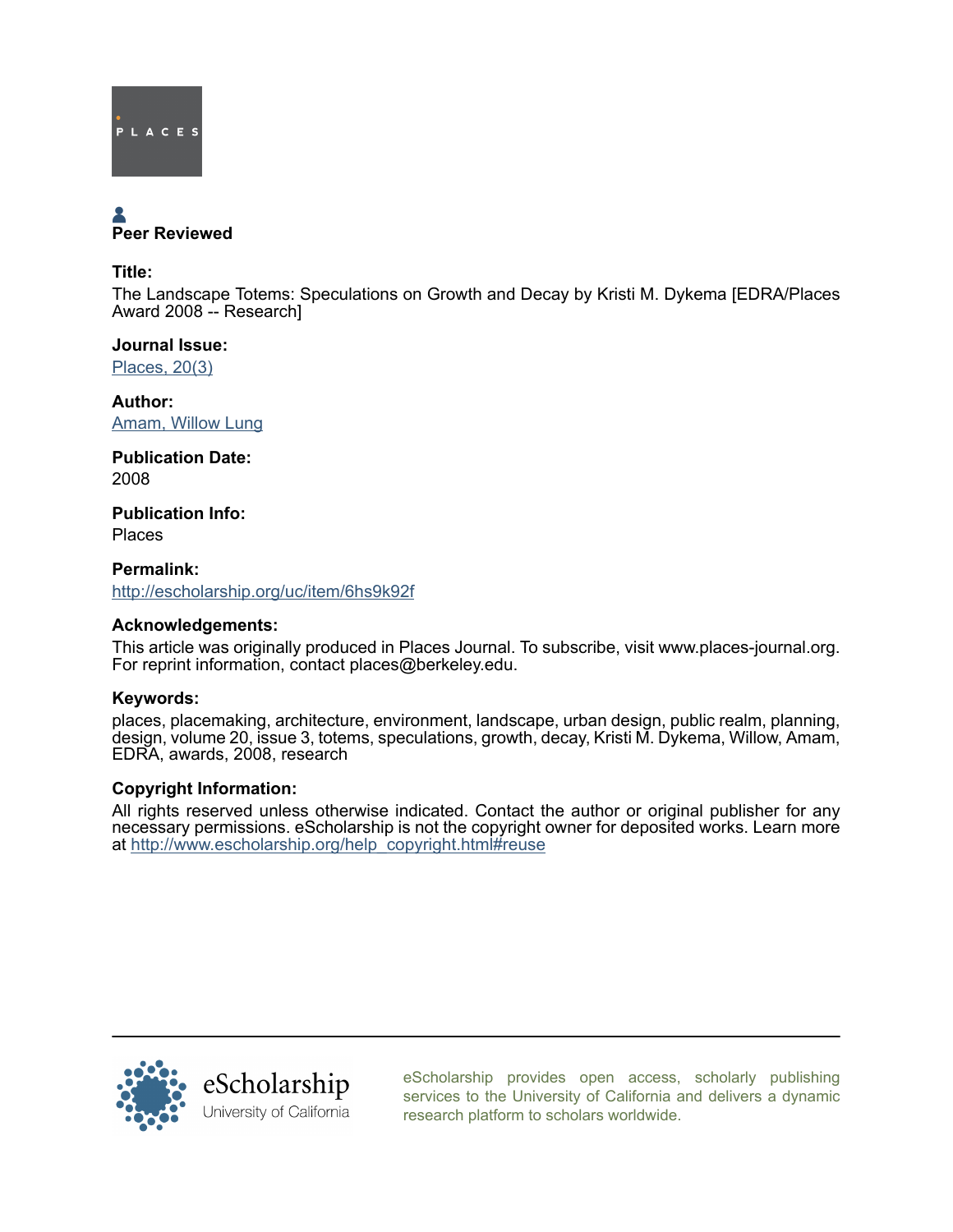# **The Landscape Totems: Speculations on Growth and Decay**

# **Kristi M. Dykema**



Time and change are inevitable, yet not always welcome, parts of building processes. They introduce unknowns and incalculable risk. Kristi Dykema rather suggests that designers not shy away from the challenge, but embrace its creative power to generate landscapes with enduring mythical potential.

In her research effort, "The Landscapes Totems: Speculations on Growth and Decay," Dykema presents a compelling visual narrative that illustrates the tension between the desire for permanent built environments and

**Opposite right:** The drain line from another FEMA trailer crosses a property line, taking space from an evacuated neighbor and initiating a new pattern of growth.

the inability to maintain them amidst human-induced and natural processes of change. Her hand sketches and photographs, sometimes pieced together with masking tape in incongruent and seemingly haphazard ways, create a stunning visual dialogue speculating on the impact of such tension in occupied landscapes over time.

Dykema's research also aims to illustrate the human capacity to adapt to change through building and design. Its focus is on common yet extraordinary landscapes and the ordinary citizens she terms "Keepers of Place." But her real audience are the design professions, and through this work she hopes to challenge practitioners to account for the process of growth and decay of built and natural forms.

As an architecture-trained designer, her research also reflects on her own persistent struggle with abstract qualities such as memory, fear, and evolution. The project is what she calls a "generative" piece, one that enables speculation and lends itself to the creation of designs attuned to qualities that make places singular, enduring, and even timeless.

**Above:** On Thorntonia Cattle Station, Australia, a cowboy relaxes after a hard day of mustering cattle. Tomorrow, he will move with the 150,000-head herd to a new location in search of shade and water.

**Opposite left:** In the Lower Ninth Ward of New Orleans, signs of life return to the ruins left by Hurricane Katrina. The site of a newly installed FEMA trailer reuses a former entry sequence and part of an original foundation.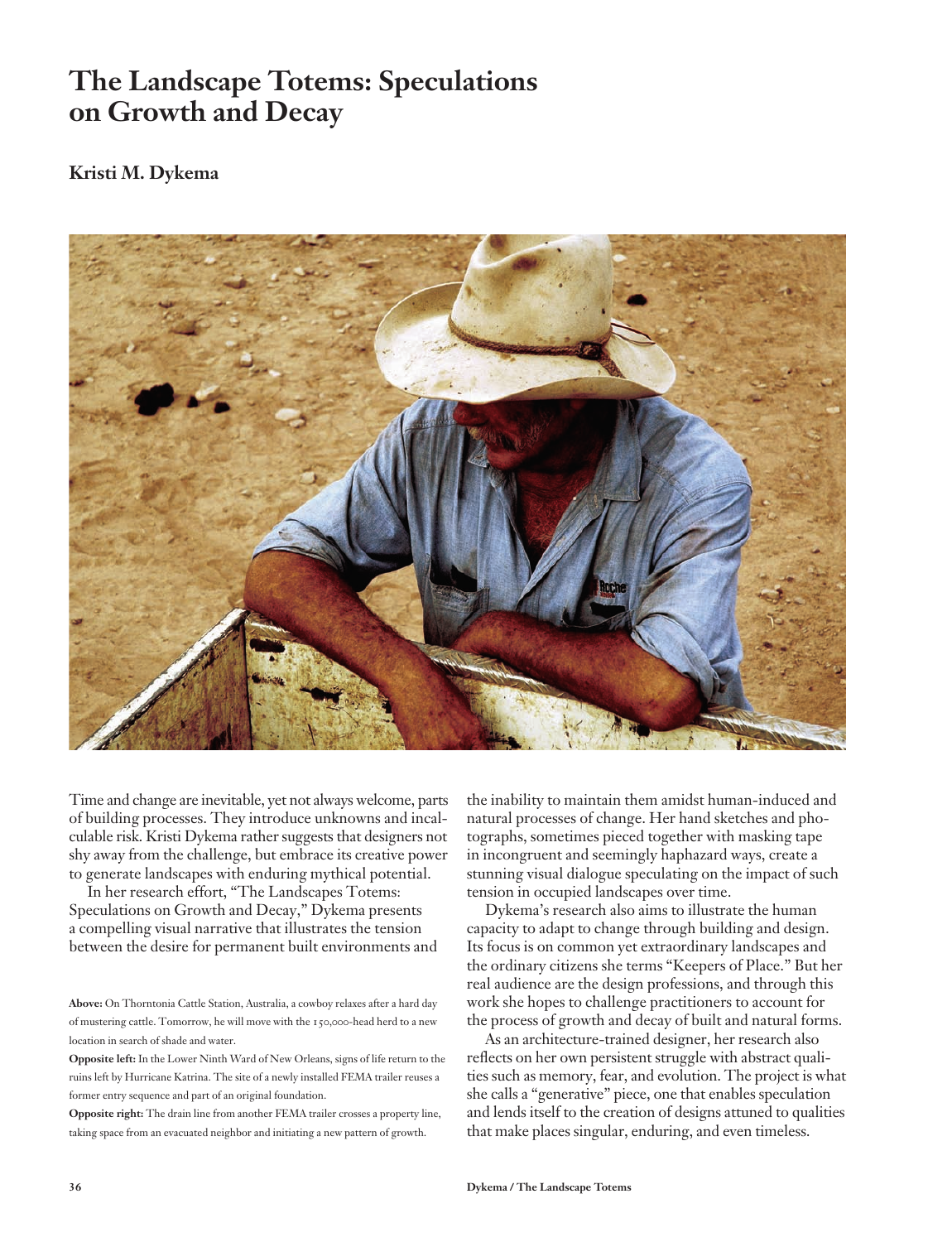



#### **"The Growth Series"**

Dykema has pursued these issues broadly, but the project submitted to the 2008 EDRA/*Places* Awards comprised three case studies, termed "The Growth Series." Dykema selected them from ten places she visited and documented during two and a half years of research.

In Queensland, Australia, she followed a crew of cowboys who spent nine months moving from the north of Thorntonia Cattle Station to the south and then back again, using only portable steel fences to control their herd. In Lamont, California, she witnessed a small private farm struggling to assert itself against a growing industrial infrastructure that was slowly choking out naturally productive land. And in post-Katrina New Orleans, she

reflected on ways the rebuilding of the Lower Ninth Ward created conditions where the willful abandonment of history had to be confronted.

"The Growth Series" documents these places from both inside and outside. In Queensland, Dykema worked twelve-hour days on the ranch for two months. In Lamont, she picked peaches, cherries, and bell peppers alongside other day laborers. And in New Orleans, she walked the neighborhood with victims of the storm, recalling the lost landscape through their personal memories and stories. Yet, while she was intimately involved in the everyday life of these places, Dykema also remained an outsider. Her photographs and drawings exhibit this tension, ranging from the intimate and highly focused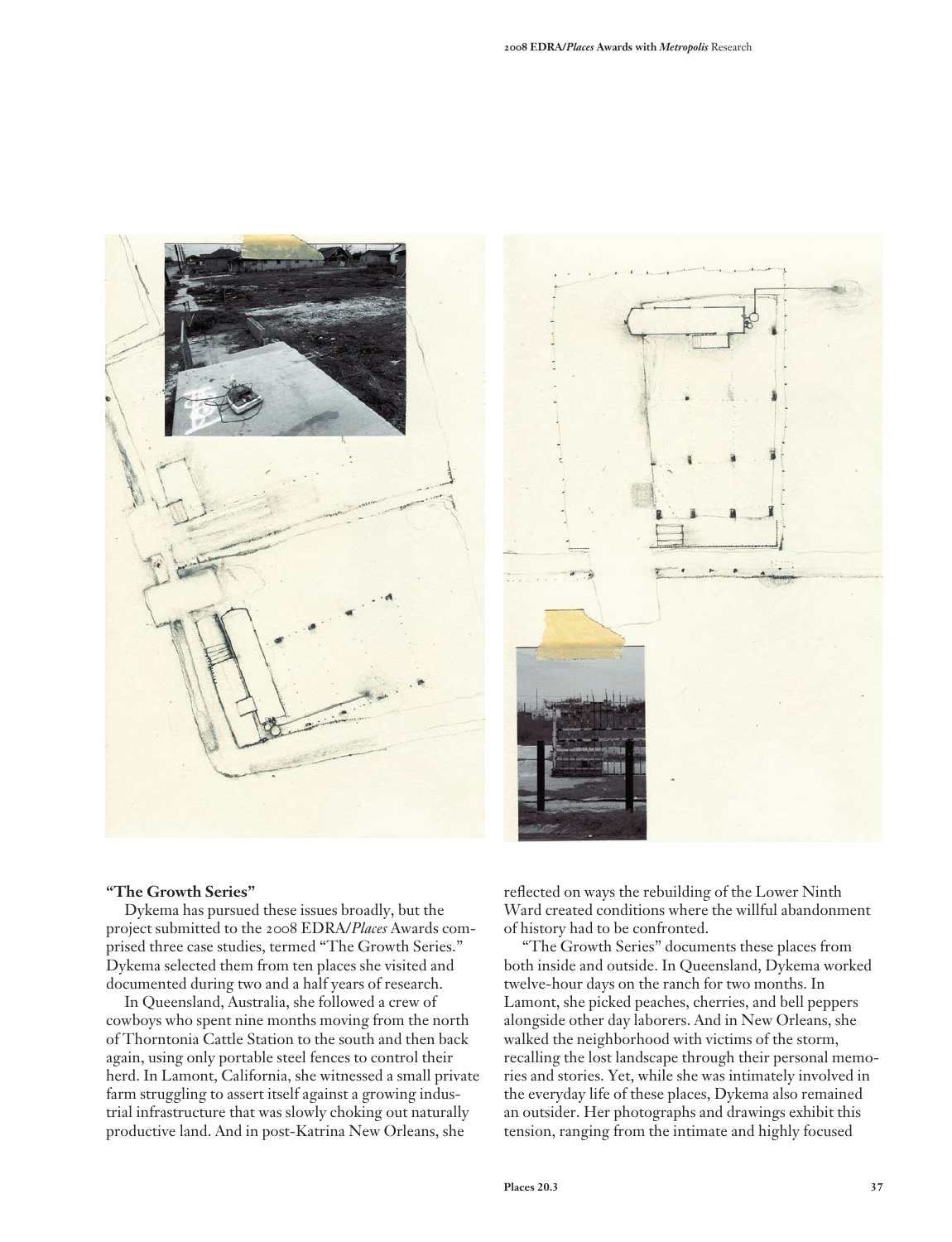

to the detached and abstract. While the photographs of ranchers rounding up the herd bring the observer dangerously close to the action, her watercolor drawings of the New Orleans regional landscape merely hint at large-scale patterns she observed.

The illustrations in this series portray the story of the landscape from personal and professional points of view. Dykema is not one to take herself out of her work. Rather, she acknowledges her subjective role as both researcher and participant, and attempts to situate her own narrative of the place.

**Above:** In Lamont, near Bakersfield, California, permanent infrastructure such as this aqueduct helps service farms that employ mostly temporary and season labor.

She attests that the process is at times highly intuitive, while at others, it is challenging. For example, having grown up in part on a cattle ranch, she found the agrarian landscape in Queensland familiar. She describes her ease with the work and the way of life there as having provided valuable research inlets. Meanwhile, in post-Katrina New Orleans, Dykema felt she had lost all bearings. She had a hard time orienting herself to the place, its people, and its lost history and landscape. It took a lot of time, self-reflection, and discomfort to even begin her work there. Nevertheless, the discomfort proved valuable in terms of understanding her design process, which is grounded in professional speculation and personal self-reflection.

#### **Sample Juror Comments—The Landscape Totems**

**Fritz Steiner:** I didn't like Landscape Totems coming in. But the more I look at it, the more I love it. It is obviously a more visual, designer approach to analysis. It's not data driven. It's at the experiential end that you were advocating yesterday, but it does it in such an eloquent, beautiful way. The thinking is so wonderful, and I think relevant.

**Dennis Frenchman:** It's poetic too. I can't argue these points.

**Jane Weinzapfel:** As a nonresearcher, a nonacademic, someone taking data and making it understandable to me and useful is a gift. [This] is poetic and beautiful. I'm glad I saw it. But when I walked away, and I get further and further away, I remember its beauty, but not actual talk about urban places.

**Susan Szenasy:** But in terms of importance…. **Leanne Rivlin:** The [projects] are so different. The productions are so different. I like something that is poetic to be considered by people.

**Susan Szenasy:** I would like to advocate for Landscape Totems, in terms of resonance of beauty and poetry and living lightly and thinking about how you use the land and how you leave it behind. It puts all of that back into our consciousness. I think it opens you up a little bit. There's something to be said about poetry, because it's so missing. Everything is so rational, and you really need a leader once in a while to think about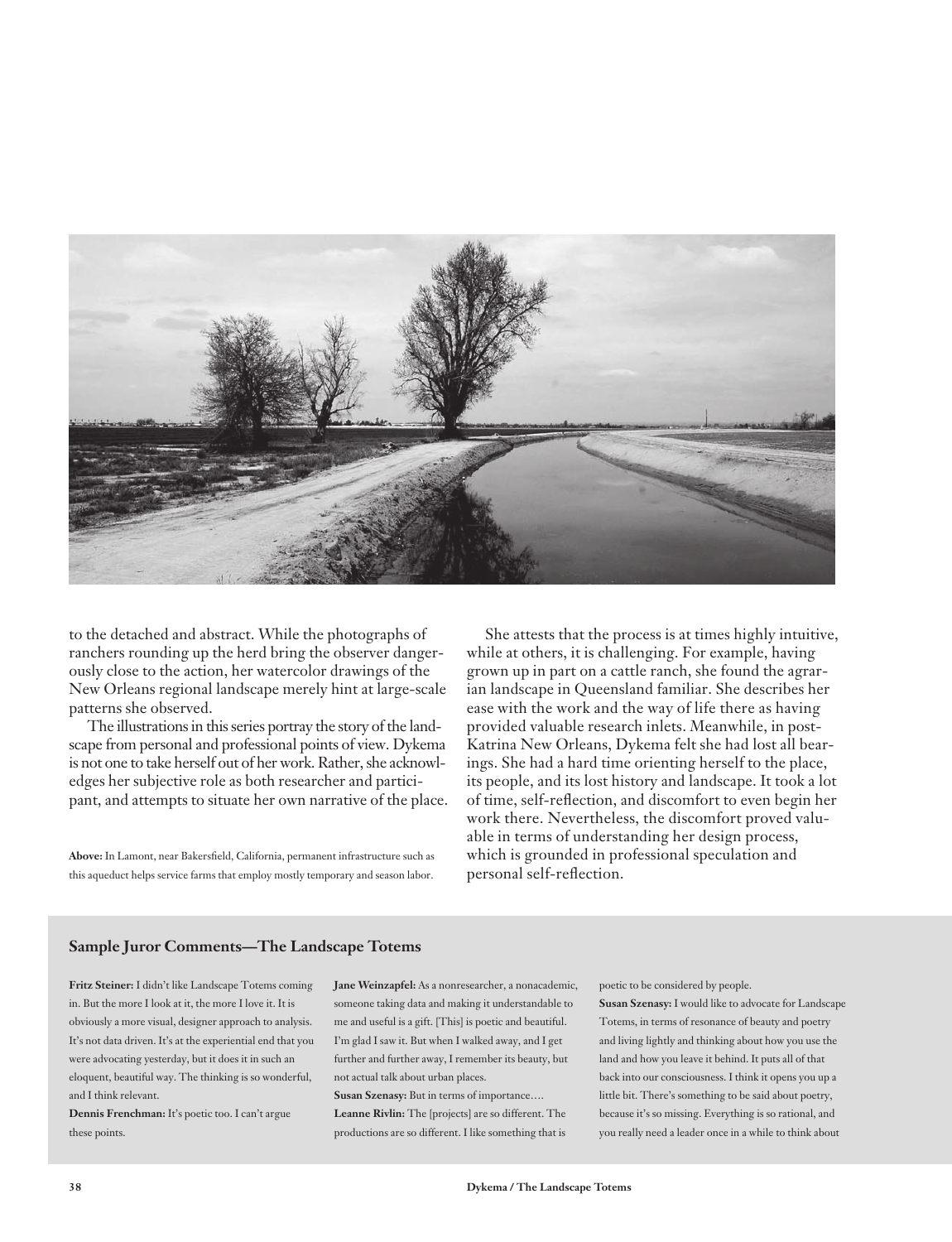#### **Storytelling Places**

Dykema's work concentrates on the mythical qualities of landscapes, or what she calls the "mythography of place." These are the stories that have been passed down about the land over time and that become embedded in places. In that regard, the jury commented that what distinguished this work as a contribution to the field of design research was its innovative use of storytelling to capture the complexity and beauty of landscapes in moments of change and extreme tension.

While in the field, Dykema noticed that storytelling became a means of getting to know places and people in a way rarely offered by traditional design methodologies. In Queensland, she often swapped stories with local ranchers about their common experiences of working cattle and training horses—comparing her experience on the M Cross Ranch in Texas to theirs. Over late-night campfires, bonds of trust were built, while she also gained a familiarity with the place through stories told and feelings expressed. At each site, Dykema's collection of tales, drawings, and individual observations helped to uncover the raw emotions that often lay just below the surface of the places she observed. It was her goal to uncover this layer so it would serve as additional evidence of existing conditions and the collective attachments, hopes, and dreams of communities.

For Dykema, stories and myths are not just evidence of present views of place, but also provide a basis for theories about future ones. In her submission, Dykema quotes the University of Aberdeen Professor of Religious Studies Robert Segal: "Myths need theories as much as theories need myths. If theories illuminate myths, myths confirm theories." In her assessment, myths are what remain in the face of change—the essence of place. "The mythic cannot be lost in a hurricane; destroyed by fire, or weathered away," says Dykema. "In fact, quite the opposite is true; the myth gains the most ground in those periods of change."

In gathering the material for her submission, Dykema not only synthesized but also created landscape stories. Her pieces interweave depictions of the landscapes' past, present, and imagined future to establish mythical narratives that leave their audience with impressions, rather than hard facts, about places. Her work evokes personal emotional reactions, like those of the jury who referred to it as "eloquent," "poetic," and "beautiful." Dykema says she hopes her reflections will help designers to tap into their own intuitive processes, grounded in knowledge about the timeless qualities of places.

#### **Intuitive Foundations**

Dykema's early experiences established her lifelong fascination with landscapes, particularly agrarian ones. Her extended family owned a cattle ranch in the Texas panhandle on which she often worked and spent holidays and vacations, as she still does. She describes life there as temporally and rhythmically distinct. It is a place centered on rituals of the seasonal movement of cattle. There, the herd is rounded up on horseback twice a year to "cut out and ship" the yearlings, and in the spring to brand and vaccinate the calves. The herd is counted and checked once a week in the summer, and daily after the calves are born and in the winter.

Dykema's early awareness of the particular qualities of this landscape, which she describes as "a long way from nowhere," was informed by literature as well as personal experience. One of her favorite bedtime stories, "Through Time and the Valley," told of her uncle, the author John Erickson, and his travels on horseback through her native Canadian River Valley. The photographer Bill Ellzey, her uncle's childhood friend, traveled with him, providing a photographic complement to Erickson's words, but also

the larger concept that poetry or something like this can express. So if there is a mix in the awards, maybe one could be poetic to add a little punch.

**Fritz Steiner:** The other thing is, working with architects, landscape architects, and designers, they always say, "I can't do research." Research has sort of been pigeon-holed.

**Dennis Frenchman:** It's social science. **Fritz Steiner:** It's either social science or it's—in-

creasingly, with sustainability—tech-y. And what this shows is an original approach to research that grows out of creativity, out of a designer's approach. And it's not in isolation to literature. In fact, they do a nice job of linking it to—much the way the guidelines say—to literature. And it's original. It's new. It's grounded in ideas that J. B. Jackson and others put out there, but J. B. Jackson never expressed it visually.

**Susan Szenasy:** I like Fritz's point about breaking

through to looking at research in a new way. I like that idea of reintroducing something that designers and architects can bring to a research problem, because now all of society is looking at the design model. How do I make my business into the design model because it seems to be so much more productive than the old models.

**Dennis Frenchman:** You could also argue that we have already premiated a serious piece of social science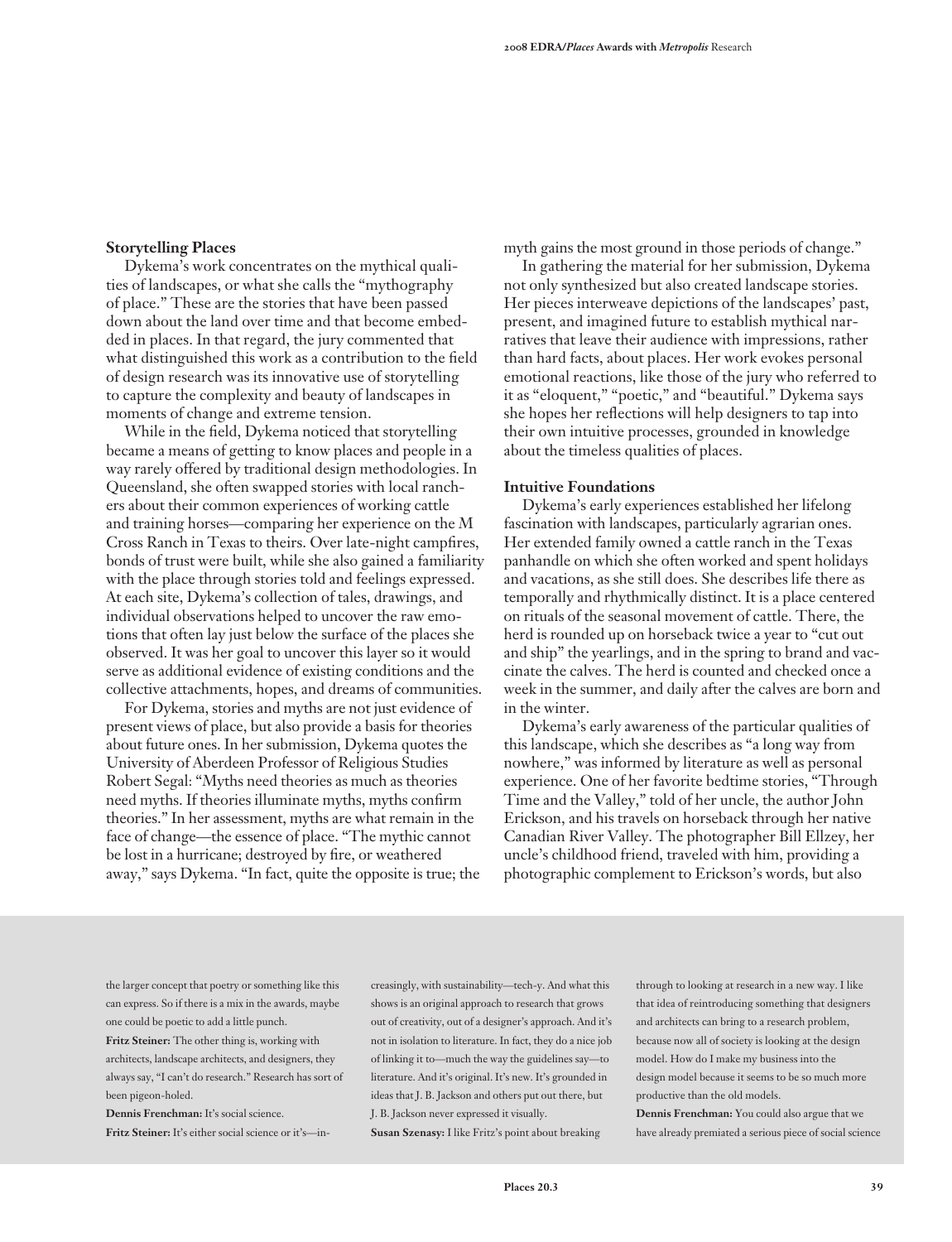

### **Sample Juror Comments—The Landscape Totems**

in a traditional way of doing it. I'll put the cards on the table about that. Maybe one could take a more romantic turn.

**Susan Szenasy:** There we go, we've got a vote! **Fritz Steiner:** There are two other things about Landscape Totems. The more I look at it, the more I saw that person also addresses serious issues. So the beauty almost obscures that they are looking at the Gulf Coast. They are looking at landscape, at art.…

And I think of all the ones we've looked at, this is the best put together entry for us. It's not recycled in any way. It was designed for this award.

**Jane Weinzapfel:** But it is not overprecious. I love the tape in the photographs. It's a photograph of a process. You can imagine there are several hundred more of these.

**Dennis Frenchman:** OK, let's go for this. Can I just add one thing, maybe pile it on your point—you sold me, of course…I'm a designer—which is when you approach research, you're only supposed to do it analytically, sit up straight, and maybe, as you said, read the conclusions. But in this one you can sit back get really emotional about it. Research can also pull on that aspect, because in the end you are trying to motivate people to action no matter what the methodology might be. And this actually really makes you want to start thinking about Louisiana and